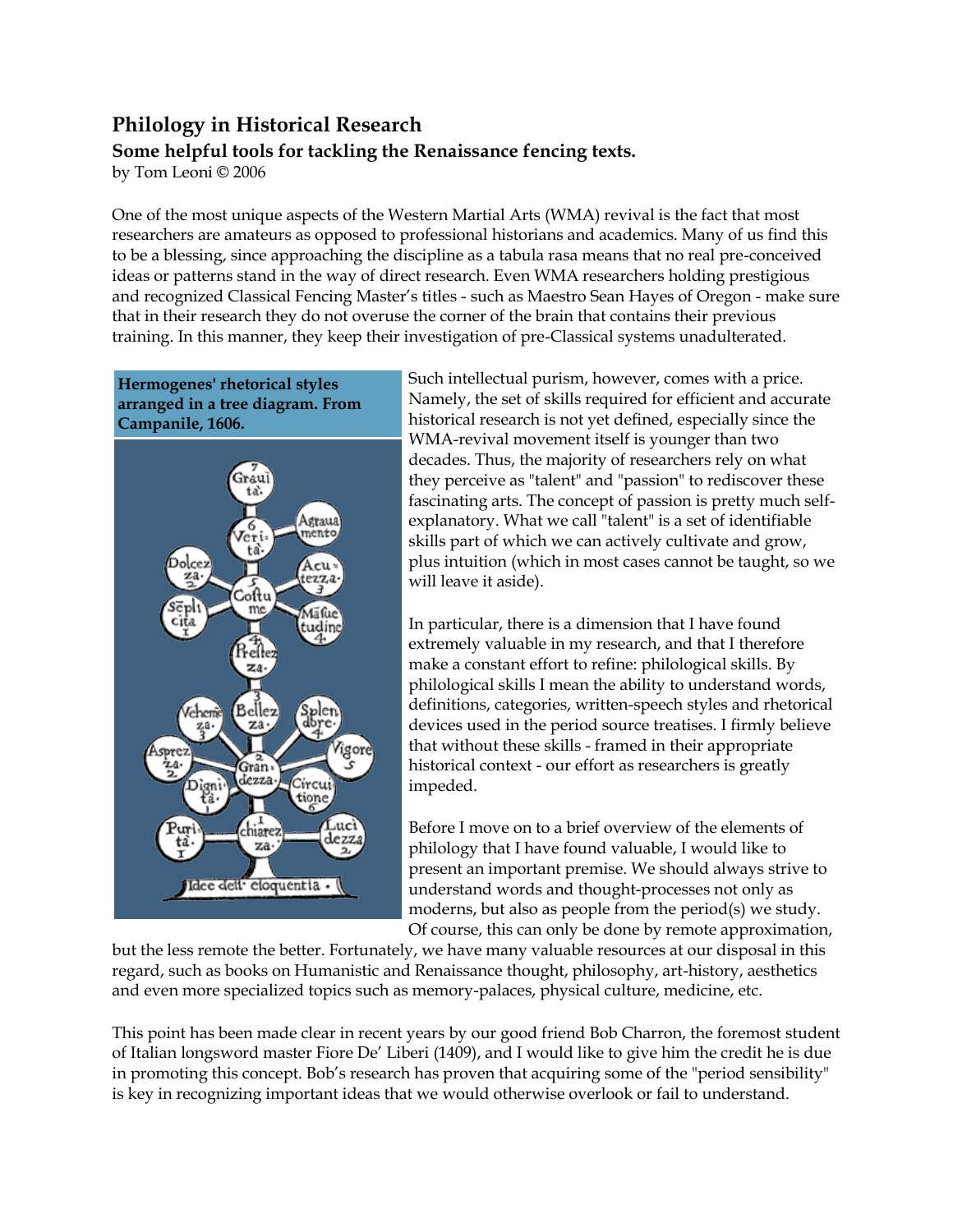### **Denotation and function**

The field of philology is extremely broad and many parts of it overlap the discipline of logics, so I will allow myself some latitude in choosing what I consider the most helpful points in WMA research.

Firstly, the historical researcher should be able to understand every word in the text he studies. While this may seem like a superfluous statement, let me take it one step further. Words are multi-dimensional tools. At the very least, the researcher should understand not only the denotative meaning of the word, but also its function. Is a particular word used as an exact definition of something? Is it used as a synonym of another word and, if so, is the other word itself an exact definition of something? Or is a word used as a shortcut to a generic concept?

Without this skill, researchers are bound to make mistakes that range from complete misinterpretations to time-consuming wildgoose chases. And the problem is greatly compounded when the original text is in a language with which the researcher is only tangentially familiar.

#### **Rhetorical elements of each stylistic form. From Campanile, 1606.**



Denotation is the nature of the concept that the word represents in a particular context. Identifying the correct one for every word is not always easy. Obscurity, obsolescence or change of usage through the centuries are some of the reasons why. In many ways, he researcher's best friend is a good dictionary - and by good dictionary I don't mean anything less than a full-size Oxford. In case of Italian, many non-native researchers turn to the Florio (an Italian-English dictionary from Elizabethan times), while my personal preference is the 1600's-vintage Vocabolario Della Crusca.

While the Florio may give good approximations of words' meanings, the VDC provides extremely accurate and thorough definitions of how words were understood in Italy after the "linguistic reformation" spearheaded by Pietro Bembo in the first half of the 1500's. It was prepared over twenty-one years by the foremost late-16th-Century luminaries of the Italian language, and its definitions remained the orthodox standard until well into the 1800's.

Understanding word function is strictly related to understanding denotation, although it takes place on a higher level. Broadly speaking, I have identified three categories into which most words of fencing texts fall.

- 1. Standardized fencing terms. These are the least problematic to understand and translate, since they have little or no meaning outside the context of the art of fencing, and even when they do, the distinction is extremely obvious. Examples are mandritto squalembrato, cavazione, invitation (chiamata), feint (finta), etc.
- 2. Non-specialized words. This category should be also fairly straightforward to understand, since it is composed of terms that were used in common conversation. Example: you should place the weight of your body on the foot that is not the next to move.
- 3. Non-standardized fencing terms that have also a meaning outside of the art. These are the ones that present the highest number of challenges in researching and translating, because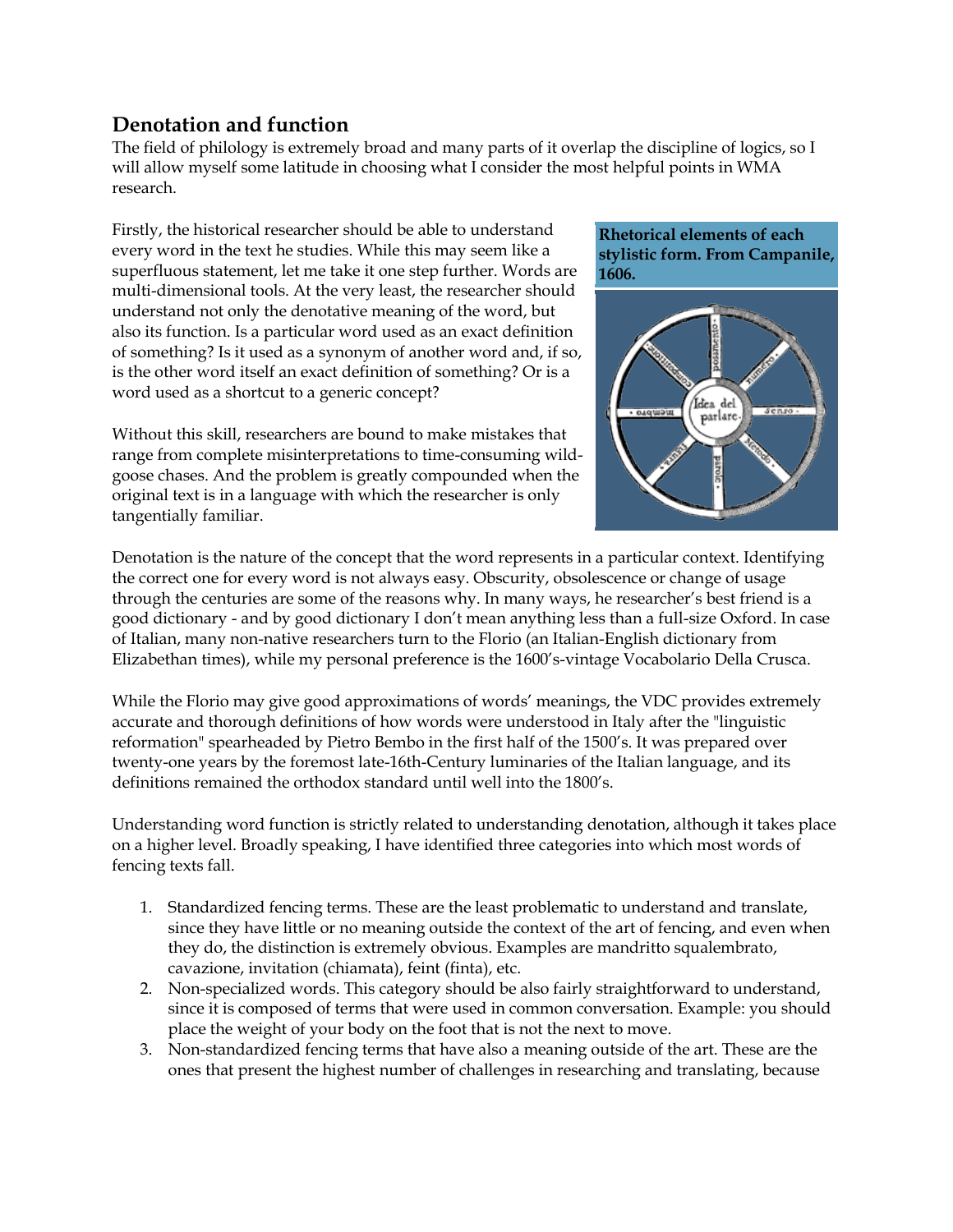the same word can be used multiple times in the same text to mean radically different things. Examples: stringere, pass, inside, outside, etc.

Category 3 has created a lot of headaches in the WMA community because of two main reasons:

- They often have numerous synonyms that are used not only by authors in the same timeperiod, but often by the same master within the same text. The classic example is the word "stringere" (with the meaning of "finding the sword" - the historical version of the Classical "engagement"); it appears on the texts also as trovare, ritrovare, guadagnare, occupare, acquistare, etc.
- They have other meanings ranging in their degree of semantic or etymological relation. For instance (staying with "stringere"), its past participle "stretto" is also an adjective that means "narrow."

These two problems, respectively, lead to two common mistakes:

- 1. Over-interpretation of synonyms. This stems from the mistaken assumption that every term reflects a precise, standardized concept and that (therefore) different terms must mean different things. A basic example of this is the variety of verbs that masters use in relation to the object "a cut:" deliver, throw, saw, drop, etc. These words are used to avoid repetition, but are often over-analyzed to mean slightly different physical actions.
- 2. Misunderstanding of different meanings of the same word. The fact that a word has multiple meanings (even within the same text) leads to confusion and to misinterpretation when fewer than the whole range of meanings are known by the researcher. For instance, "cavare" is both the verb of the substantive "cavazione" (analogous to a disengage) and the generic word for "pulling out." For an egregious and humorous example of this kind of misinterpretation, I have known individuals who were convinced that period swordsmen practiced "disengaging the sword around their scabbard" - and they themselves spent countless hours doing so!

# **Definitions**

As Renaissance thinker Erasmus said, every definition is an evil doing. However, even he may concede that without them many disciplines would be impossible to record and transmit. Regarding definitions in the context of fencing treatises, it is extremely important that we understand:

- 1. when the master is giving one
- 2. what it defines
- 3. what the nature and scope of the definition is.

Definitions are keystones of understanding not only what something is, but also (and sometimes especially) what something is not. The very etymology of the word "de-finire" suggests a border beyond which the non-essence of something is shut out.

Here is a practical example of why definitions are important. Many masters define fencing as an art, but do not go any further in defining what an art is. However, the researcher should immediately recognize that points 1, 2 and 3 of my list above are something that apply - and investigate accordingly.

In this case, our thought-process should lead us as follows: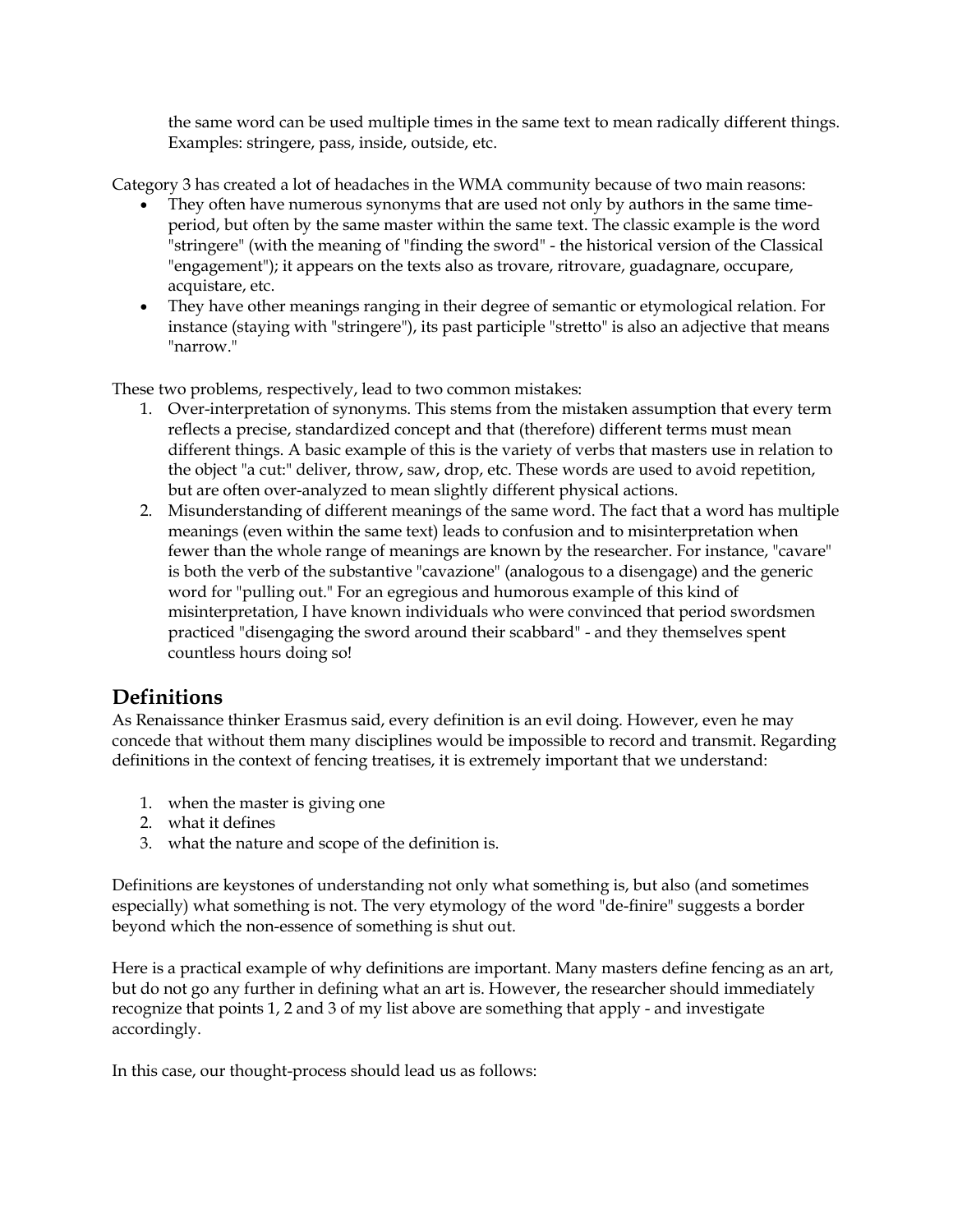| $\vert$ Step 1:<br>The master is giving $us$<br>a definition (fencing is<br>an art), and stops<br>there. |
|----------------------------------------------------------------------------------------------------------|
|----------------------------------------------------------------------------------------------------------|

Instead (sadly), most researchers would skip this definition and rush to the "how-to" part of the book, thus setting themselves up to miss other important clues when they occur. (An art is by definition something governed by rules; rules must be found; to find them we need to look for them; to look for them we need to know that they exist; that they exist is explicit in the definition of art; failing to understand the definition of art means failing to look for and identify the rules; failing to look for and identify the rules causes research to be faulty and incomplete.)

Another common case is when a word is used not as a strict definition, but as a linguistic shortcut to take the reader to a broad idea. The word "rapier" is a perfect example of this. The sheer variety of hilt and blade-types that were called "rapier" at the time suggests that the term was not a narrow definition, but a shortcut to take the recipient of the term to a general idea. Ditto for how a rapier is understood today. The mistake many make is to confuse a broad genus with a particular species: thus, in the case of the rapier, they spend years determining what the exact dimensions of it must have been - as if it was a modern Stock-Keeping-Unit production model.

The correct identification and understanding of definitions often serves to clarify the template or "filing-scheme" into which the more particular pieces fit. Researchers should never underestimate the importance of definitions, which (we should remember) were one of the main elements of Socratic and Platonic dialectic.

# **Style**

To think that the authors of Renaissance treatises were little more than physically-talented energumens with a limited education (especially compared to us!) is an unspeakable act of intellectual insolence. Worse, we moderns often tend to blame our failures in comprehension on their writing, complaining that they must have been much better swordsmen than they were writers. Are these accusations justified?



Just for fun, pick up your favorite period treatise. Read the dedication and meditate on its style. Then turn to (say) the chapter where the master describes the guards, and once more meditate on its style.

Even without knowing which treatise you have in your hands, I am willing to bet that the dedication is embellished with longer sentences, metaphors, oblique sentences, gerunds and subordinate clauses; and the chapter on guards makes much ampler use of shorter periods, verbs in the indicative, while few oblique sentences and no metaphors will be present.

The deeper I delve into my research of rhetoric and style, the clearer

it becomes that Renaissance fencing masters wrote along very precise guidelines that were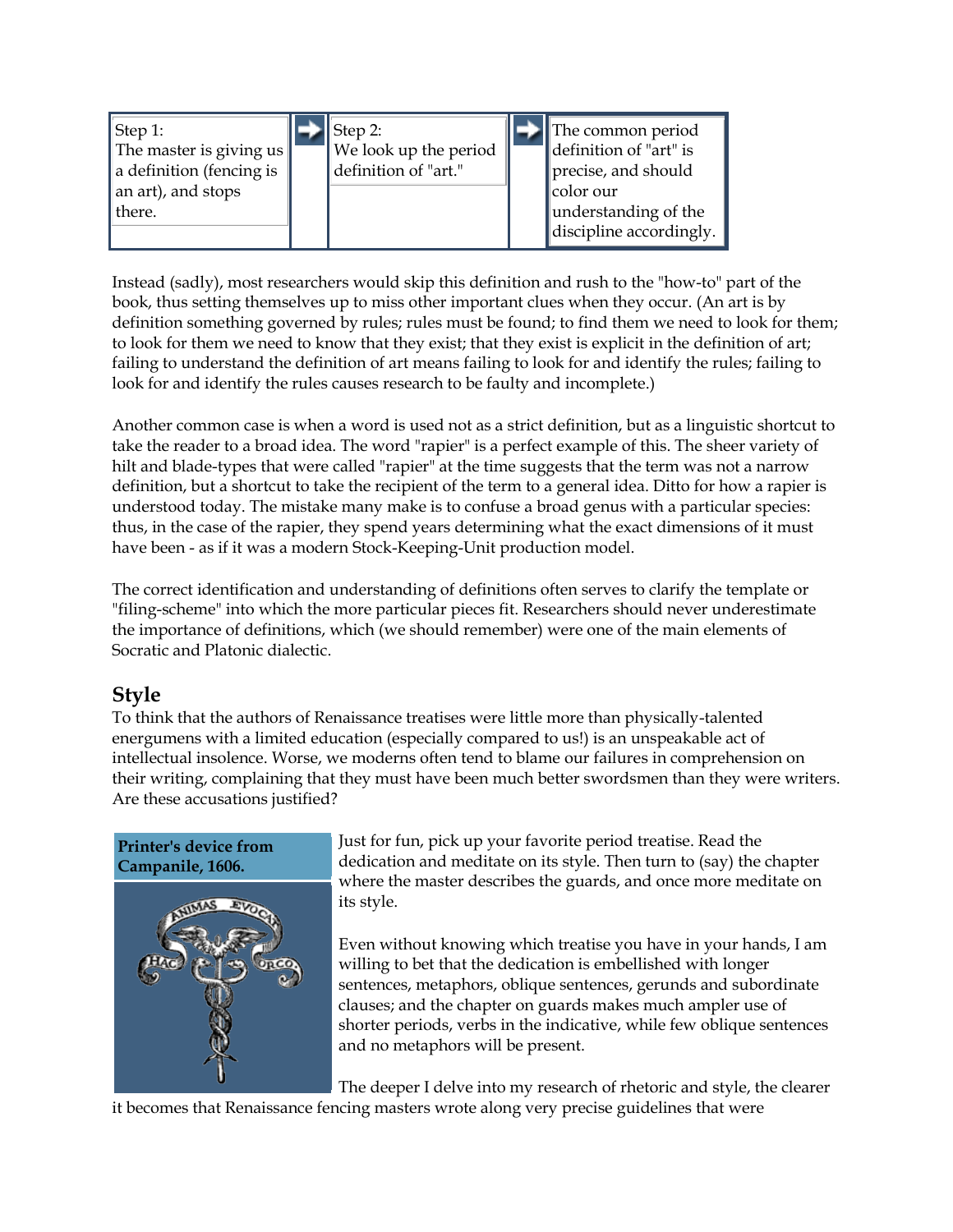commonly taught in their time. And recognizing these guidelines makes it much easier to understand the treatises and the arts they describe.

One of my luckiest finds in this field was a copy of a 1606 treatise on rhetoric by the Neapolitan Filiberto Campanile. In only 146 pages, he describes the rules of style as they were understood in his day - chiefly influenced by the Classics, such as Aristotle, Cicero, Marcus Fabius and especially Hermogenes. This book is one of the most consulted ones in my small collection, and it was thanks to it that I was able to not only refine my translation skills, but also understand many important structural elements in Fabris and other treatises that I may otherwise have completely overlooked. Yet, by contemporary standards, this book is nothing elaborate, especially when compared to the heavily-annotated commentaries in Latin that were common currency in universities all across Europe.

It is vital to understand that Renaissance style was based around a hierarchy of rhetorical complexity - three genera traditionally (plain, medium and grand) and seven genera in the more complete system of Hermogenes (clarity, grandness, beauty, swiftness, appearance, truth and gravity). Hermogenes' clarity was in turn composed by purity and lucidity - and it is highly recognizable as a deliberately-pursued trait of the better-written among Renaissance treatises. Instead, introductory material and (especially) dedications required a more elevated style, hence the more ample periods, oblique sentences, metaphors, gerunds, etc.

The treatise of Antonio Manciolino (1531) is a shining example of this stylistic dualism. Each introduction to his six books is written in a deliberately over-ornate "grand" style (also called "Asian" style, or in the case of something slightly auto-ironic, "euphuistic"). Here is an example from book III:

As poets sing of the wooly limbs of the goat-like deities, their horned brows, their lustful motions, or their earthen and rustic assaults, theirs are not words, but brushstrokes. Behold the doe-like goddesses in their long flight, one lifting her purple gown above the milk-white knee, her blond tresses now cascading over the ivory shoulders, now being fanned by the gentle winds, while another plunges in the clear running streams.

His instruction, on the other hand, is as clear of Hermogenes' clarity as can be. Here is an example from book VI:

Begin by gripping the partisan with your left hand forward and the knuckles of both hands facing up. Set yourself with left foot forward in a wide step, and with the partisan pointing obliquely to your left. If the opponent is in this same guard, or in any other for that matter, either one of you can start the action.

Failing to understand these stylistic categories leads to opinions such as that by turn-of-the-century Italian fencing historian J. Gelli, according to whom the same man could not have possibly written both the introductions and the contents to Manciolino's six books. In turn, this causes the researcher to discount or overlook important parts of the treatises that contain precious information - although it may be thinly veiled as a metaphor or other figure of speech.

Such is the case when Manciolino states, in the introduction to book III: